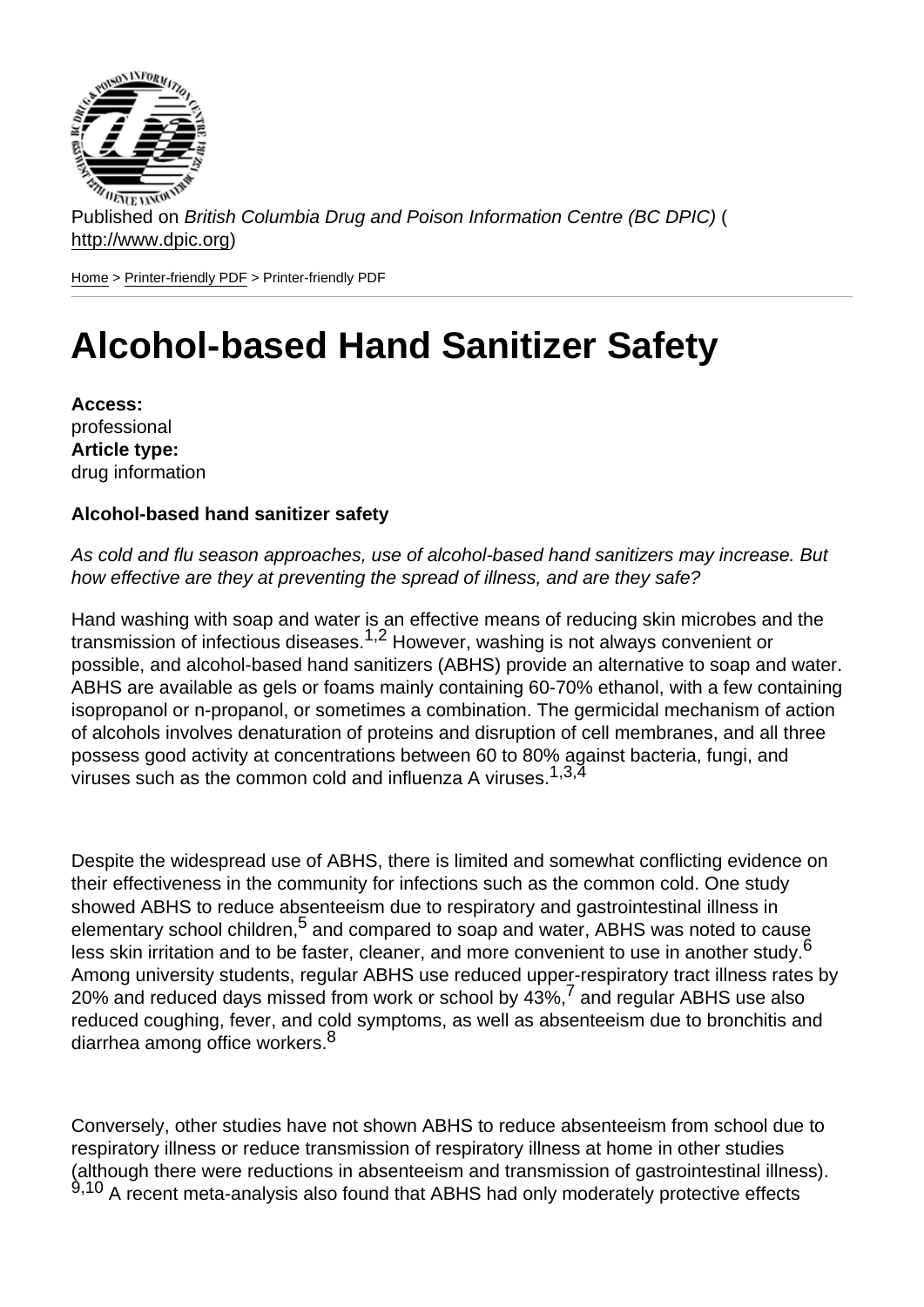against gastrointestinal illness and weak protective effects against respiratory illness, with neither reduction in illness rates being statistically significant.<sup>11</sup> Most recently, regular use of ABHS was reported not to significantly prevent the common cold or "swine flu", pointing to the limited role of hand transmission for these infections.<sup>12</sup>

Despite the conflicting evidence, experts and government agencies still recommend ABHS as one option to clean hands and reduce disease transmission. Note that if hands are greasy or visibly dirty, AHBS will not work - soap and water should be used instead. The BC Centre for Disease Control has more useful hand hygiene tips for the public: http://www.bccdc.ca/prevention/HandHygiene/default.htm.

## What are some of the safety concerns?

The good news is acquired microbial resistance is not a problem with alcohol.<sup>1</sup> Absorption through the skin does not lead to toxicity even with frequent use,  $13$  and although specific data are lacking, inhalation of vapours is also unlikely to lead to toxicity under normal circumstances.

However, there is a small chance of toxicity from unintentional ingestion by children and a good chance for toxicity from intentional ingestion and abuse. The main toxic effects from ethanol ingestion include altered mental status (primarily CNS depression) and hypoglycemia, especially in young children. Isopropyl alcohol may be more likely to cause gastric irritation with vomiting, and it has more potent CNS effects than ethyl alcohol but does not usually cause hypoglycemia.<sup>14</sup>

Concerns regarding toxicity of ABHS in children were raised a few years ago by a couple of reports circulated on the internet of a 2-year-old and 4-year old being poisoned by ingesting alcohol-based sanitizers.15 Both children were seen at emergency departments, and both recovered.

Since then there have been a couple of studies on ABHS toxicity in children from poison control centres in the US. Out of 1846 exposures reported to one poison centre network over a two-year period (80% involving patients under 6 years), only 1% of patients had effects requiring medical evaluation; the remaining 99% of patients had either no effect or mild, selflimiting effects.<sup>16</sup> In another report of 647 exposures involving children under 6 years old, minor effects were reported in only 4% of cases, with nothing more serious.<sup>17</sup>

These observations are similar to our local experience. The BC Drug and Poison Information Centre received over 200 reports of exposures to ABHS from 2007 to 2008, with 85% involving children. Almost 95% of all exposures were managed at home. Typically, the amount licked from hands does not usually cause intoxication. However, Engel and Spiller reported a case of significant alcohol intoxication in a 4 year-old child who consumed a citrus-scented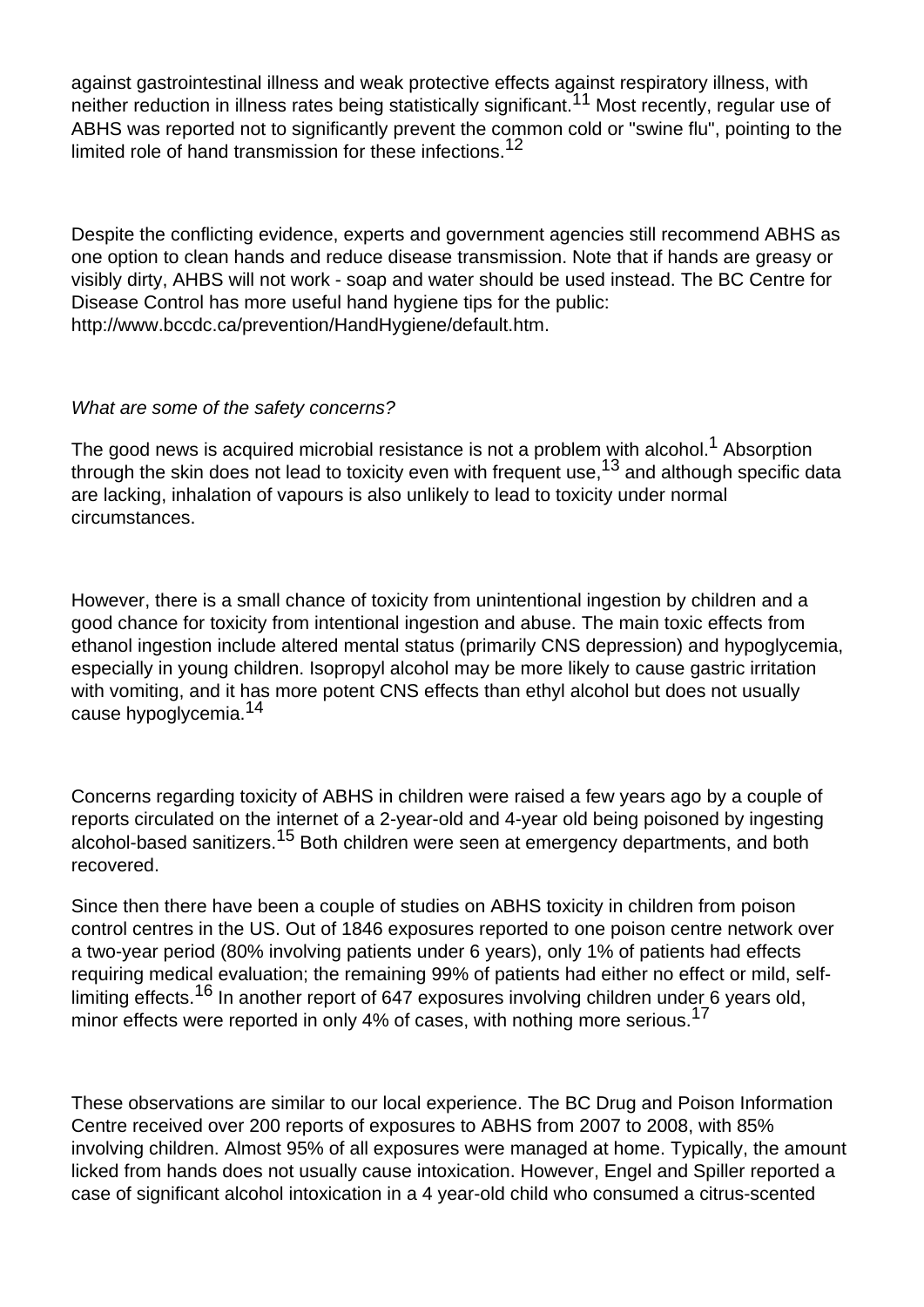hand sanitizer containing 62% ethanol and 10% isopropanol.<sup>19</sup> This child became unresponsive, hypothermic, and hypoxic and needed to be intubated with overnight monitoring in an intensive care unit, but she did recover. Based on blood alcohol levels, the amount ingested was estimated to be between 1.5 and 2 ounces - clearly an unusual situation.

As with any alcohol-based products, ABHS can be abused as highlighted by recent published reports.<sup>19-22</sup> However, while about 6% of ABHS exposures reported to DPIC were intentional, 21% of rubbing alcohol exposures were intentional over the same time period. This suggests that hand sanitizers are perhaps less prone to abuse than rubbing alcohols which are cheaper, readily available and easy to mix with other beverages. Further, while only 5% of ABHS exposures were referred to a hospital, 22% of rubbing alcohol exposures were referred to a hospital for assessment and treatment.

While some concern regarding toxicity in children is valid, hand sanitizers can be used safely, with supervision, and the potential for benefits by reduced illness transmission likely outweighs potential for toxicity from accidental ingestion.<sup>17</sup> Risks to children can be minimized by ensuring that children do not put their hands in their mouths until the alcohol has evaporated. Intentional abuse of ABHS may be a problem, as with any other alcoholcontaining products.

For poisoning or overdoses including hand sanitizer ingestions or eye exposures, call your local Poison Control Centre. In British Columbia: (604) 682-5050 or 1-800-567- 8911.

Written by Raymond Li, BSc(Pharm), MSc. Reviewed by Laird Birmingham, MD, MHSc, FRCPC.

## References:

- 1. Kampf G, Kramer A. Epidemiologic background of hand hygiene and evaluation of the most important agents for scrubs and rubs. Clin Microbiol Rev. 2004; 17: 863-93.
- 2. World Health Organization. WHO guidelines on hand hygiene in health care. Geneva: WHO Press, 2009. Available from URL: http://whqlibdoc.who.int/publications/2009/9789241597906\_eng.pdf. Accessed 09/2010.
- 3. Turner RB, Fuls JL, Rodgers ND. Effectiveness of hand sanitizers with and without organic acids for removal of rhinovirus from hands. Antimicrob Agents Chemother. 2010; 54: 1363-4.
- 4. [Grayson LM, Melvani S, Druce J, et al. Efficacy of Soap and Water a](http://whqlibdoc.who.int/publications/2009/9789241597906_eng.pdf)nd Alcohol-Based Hand-Rub Preparations against Live H1N1 Influenza Virus on the Hands of Human Volunteers. Clin Infect Dis. 2009; 48: 285-91.
- 5. Morton JL, Schultz AA. Healthy Hands: Use of alcohol gel as an adjunct to handwashing in elementary school children. J School Nurs. 2004; 20: 161-7.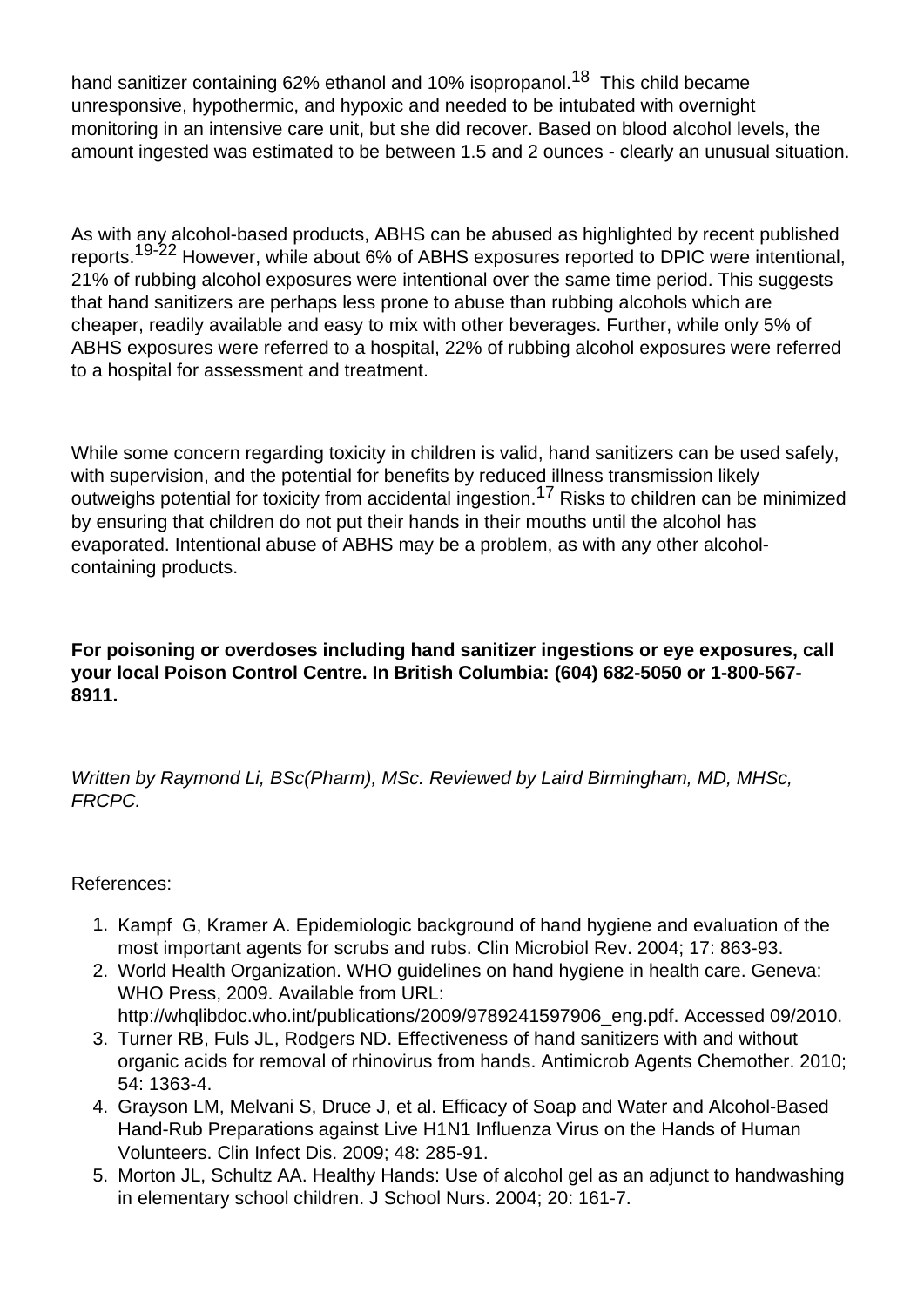- 6. Vessey JA, Sherwood JJ, Warner D, et al. Comparing hand washing to hand sanitizers in reducing elementary school students' absenteeism. Pediatr Nursing. 2007; 33: 368-72.
- 7. White C, Kolble R, Carlson R, et al. The effect of hand hygiene on illness rate among students in university residence halls. Am J Infect Control. 2003; 31: 364-70.
- 8. Hubner N-O, Hubner C, Wodny M, et al. Effectiveness of alcohol-based hand disinfectants in a public administration: impact on health and work performance related to acute respiratory symptoms and diarrhoea. BMC Infect Dis. 2010; 10: 250. doi:10.1186/1471-2334-10-250.
- 9. Sandora TJ, Shih MC, Goldmann DA. Reducing absenteeism from gastrointestinal and respiratory illness in elementary school students: a randomized, controlled trial of an infection-control intervention. Pediatrics. 2008; 121:e1555-62.
- 10. Sandora TJ, Taveras EM, Shih MC, et al. A randomized, controlled trial of a multifaceted intervention including alcohol-based hand sanitizer and hand-hygiene education to reduce illness transmission in the home. Pediatrics. 2005; 116: 587-94.
- 11. Aiello AE, Colbourn RM, Perez V, et al. Effect of hand hygiene on infectious disease risk in the community setting: a meta-analysis. Am J Public Health. 2008; 98: 1372-81.
- 12. Anon. Disinfecting hand gels don't affect swine flu infection rate. http://news.yahoo.com/s/afp/20100912/hl\_afp/healthusillnessprevention. Accessed 13/09/2010.
- 13. Miller MA, Rosin A, Levsky ME, et al. Does the clinical use of ethanol-based hand sanitizer elevate blood alcohol levels? A prospective study. Am J Emerg Med. 2006;24:815-7.
- 14. Kent DA, et al. Poison management manual, 5th ed. Vancouver: BC Drug and Poison Information Centre (in press).
- 15. Booze ooze. Available from URL: www.snopes.com/medical/toxins/sanitizer.asp. Accessed 09/2010.
- 16. Miller M, Borys D, Morgan D. Alcohol-based hand sanitizers and unintended pediatric exposures: a retrospective review. Clin Pediatr. 2009; 48: 429-31.
- 17. Mrvos R, Krenzelok EP. Pediatric ingestions of hand sanitizers: debunking the myth. Pediatr Emerg Care, 2009; 25: 665-6.
- 18. Engel JS, Spiller HA. Acute ethanol poisoning in a 4-year-old as a result of ethanolbased hand-sanitizer ingestion. Pediatr Emerg Care. 2010; 26: 508-9.
- 19. Emadi A, Coberly L. Intoxication of a hospitalized patient with an isopropanol-based hand sanitizer. N Engl J Med. 2007;356:530-1.
- 20. Doyon S, Welsh C. Intoxication of a prison inmate with an ethyl alcohol-based hand sanitizer. N Engl J Med. 2007;356:529-30.
- 21. Thanarajasingam G, Diedrich DA, Mueller PS. Intentional ingestion of ethanol-based hand sanitizer by a hospitalized patient with alcoholism. Mayo Clin Proc. 2007; 82: 1288- 91.
- 22. Archer JRH, Wood DM, Tizzard Z, et al. Alcohol hand rubs: hygiene and hazard. BMJ. 2007; 335: 1154-5.

## **©2010 B.C. Drug and Poison Information Centre**

A version of this document was published in BCPhA's The Tablet. 2010; 19(5): 8-9.

**Keywords:** alcohol patient safety